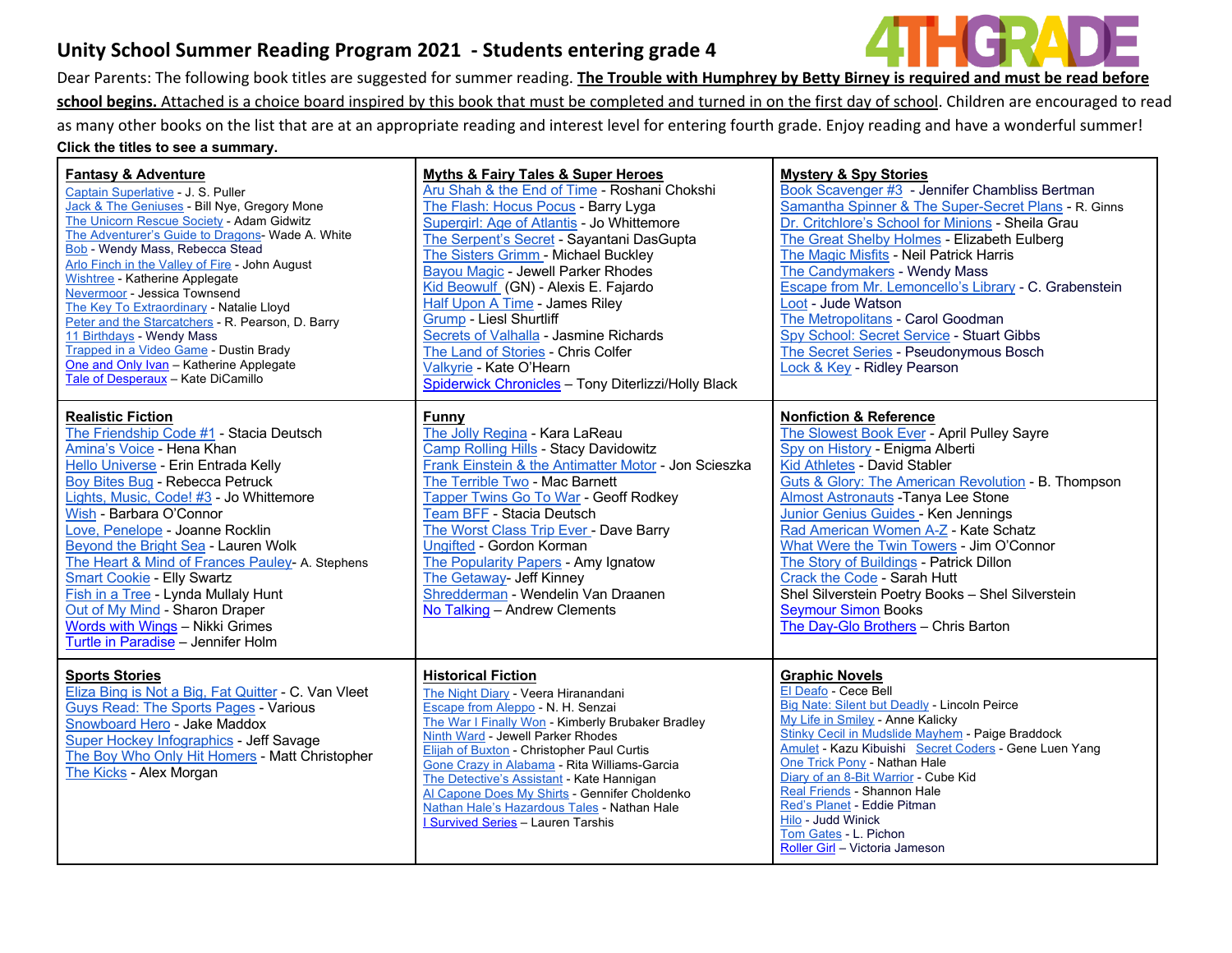# **Supply List for Fourth Grade 2021-2022**

#### **Pens, pencils, markers, highlighters, office supplies:**

- ❏ **1** packages of #2 pencils (NO MECHANICAL PENCILS)
- ❏ Box of colored pencils (please sharpen)
- ❏ **2** red ballpoint pens
- ❏ **3** yellow highlighters
- ❏ **1** Box of Markers 8 to 12 colors
- ❏ **3** large glue sticks
- ❏ **1** pair scissors
- ❏ **1** Small pencil case that will fit in desk or cubby
- ❏ **1** 6 pack of **LINED** Sticky Notes (4x4)
- ❏ **1** pack of wide ruled lined paper

#### **Folders:**

- ❏ **1 GREEN** Two-Pocket Folder for Writing (sturdy, laminated preferred)
- ❏ **1 YELLOW** Two-Pocket folder for Science /S.S. (sturdy, laminated preferred)
- ❏ 1 **BLUE** Two-Pocket folder for Reading

#### **Notebooks:**

❏ **4** marbled composition books for Math, Discovery Day, Writing and Reading - Different colors if possible

### **Binder: (keep this at home) :**

❏ **1** 3-Ring Binder for Spanish : Keep this at home. The students will bring home Spanish papers to save in their binder at home for study.

## **Art supplies:**

❏ Smock or old shirt for Art class